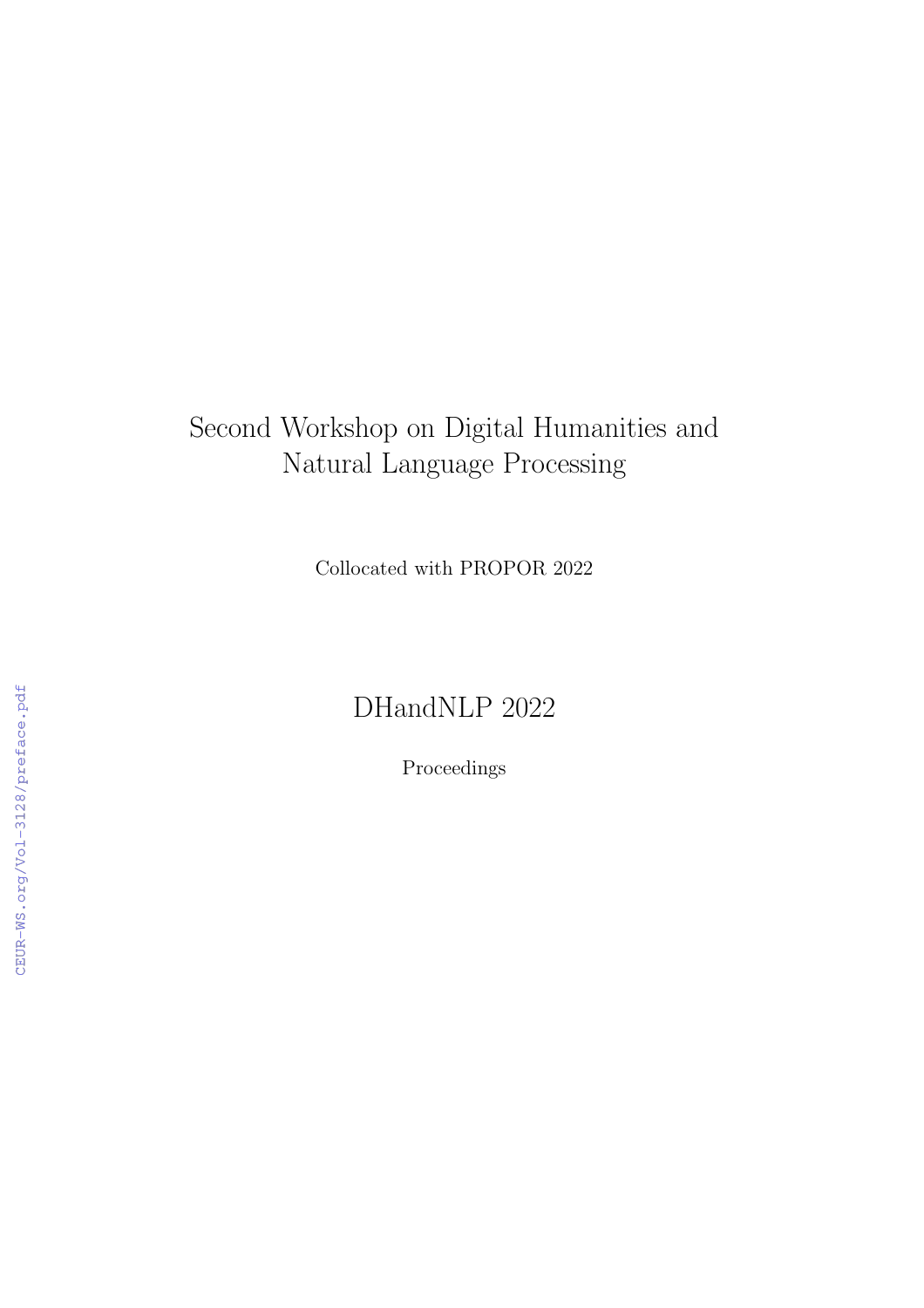### Preface

This proceedings brings together works presented at the Second Workshop on Digital Humanities and Natural Language Processing that took place in 21st of March 2022, along with the International Conference on the Computational Processing of Portuguese, PROPOR 2022. PROPOR is the main scientific meeting in the area of language and speech technologies for Portuguese and on the basic and applied research issues related to this language. As such it has a lot to offer and to learn from the Humanities.

This workshop brought together 10 papers representing research in areas such as literature, linguistics, and history. All these topics were studied with the help of natural language processing techniques, models or tools. Each paper was reviewed by three collaborators from our program committee. Our sincere thanks to the members of the Program Committee and all the authors who submitted their work and participated in the event.

March 2022 Cassia Trojahn Maria J. B. Finatto Renata Vieira Valéria de Paiva